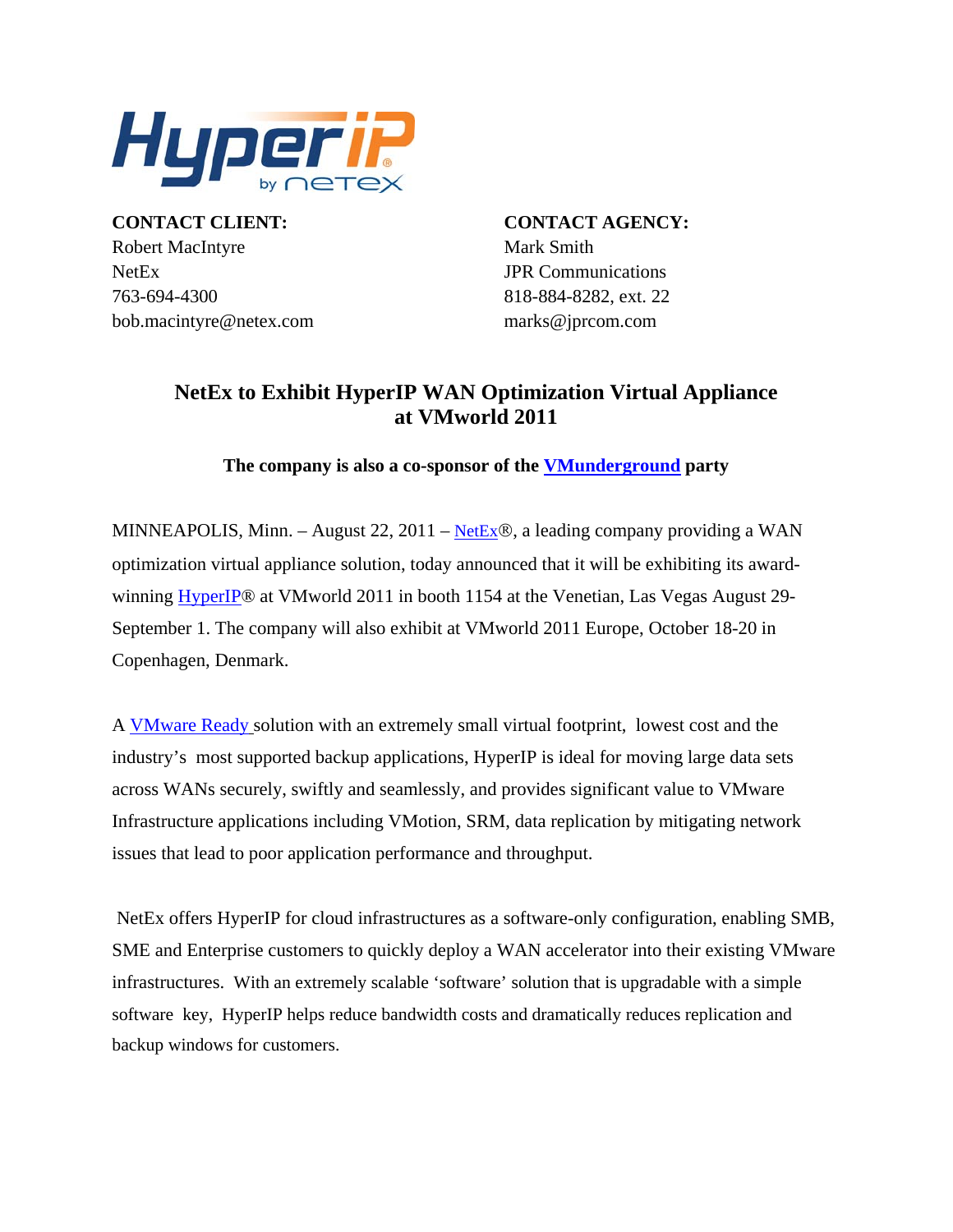NetEx HyperIP is currently free for a limited time to VAM users of replication and backup applications. and includes two free annual subscriptions of the 2mb/s HyperIP virtual WAN Optimization software that is downloadable from the [NetEx](http://www.netex.com/) website or via the VMware Virtual Appliance Marketplace at [http://www.vmware.com/appliances/directory/155643.](http://www.vmware.com/appliances/directory/155643)

"VMworld has always been among the most successful events for us every year and we are pleased to have the opportunity to showcase HyperIP there again this year," said Robert MacIntyre, Vice President, Business Development and Marketing at NetEx. "Our appearance at VMworld is always well received and it is gratifying to see how many attendees are blown away at HyperIP's ability to deliver incrementally faster data delivery while simultaneously reducing bandwidth utilization within virtualized environments. VMware attendees will be excited about our tradeshow giveaway, so don't forget to stop by our booth, at location 1154."

VMworld 2011, hosted by VMware, is the leading virtualization and cloud infrastructure event of the year. It's specifically designed for IT professionals seeking to accelerate success in their enterprises as they preserve existing investments while aligning their specific requirements to enable the cloud. Thousands of IT innovators, practitioners, executives and technology providers attend VMworld to explore the leading edge of the industry's most powerful trend in more than 500 breakout and information-sharing sessions, 20-plus hands-on lab topics, invaluable networking opportunities and meet over 400 sponsors and exhibitors. More information about VMworld is available at <http://www.vmworld.com/index.jspa>



<http://twitter.com/hyperip> <http://www.facebook.com/hyperip> [http://www.youtube.com/watch?v=Eztd13\\_QPhg](http://www.youtube.com/watch?v=Eztd13_QPhg)

## **About NetEx**

NetEx has provided high-end networking tools for over 25 years to some of the world's largest and most sophisticated organizations. Today, NetEx focuses on virtual appliance-based WAN optimization software that is affordable and practical for solving WAN throughput issues for